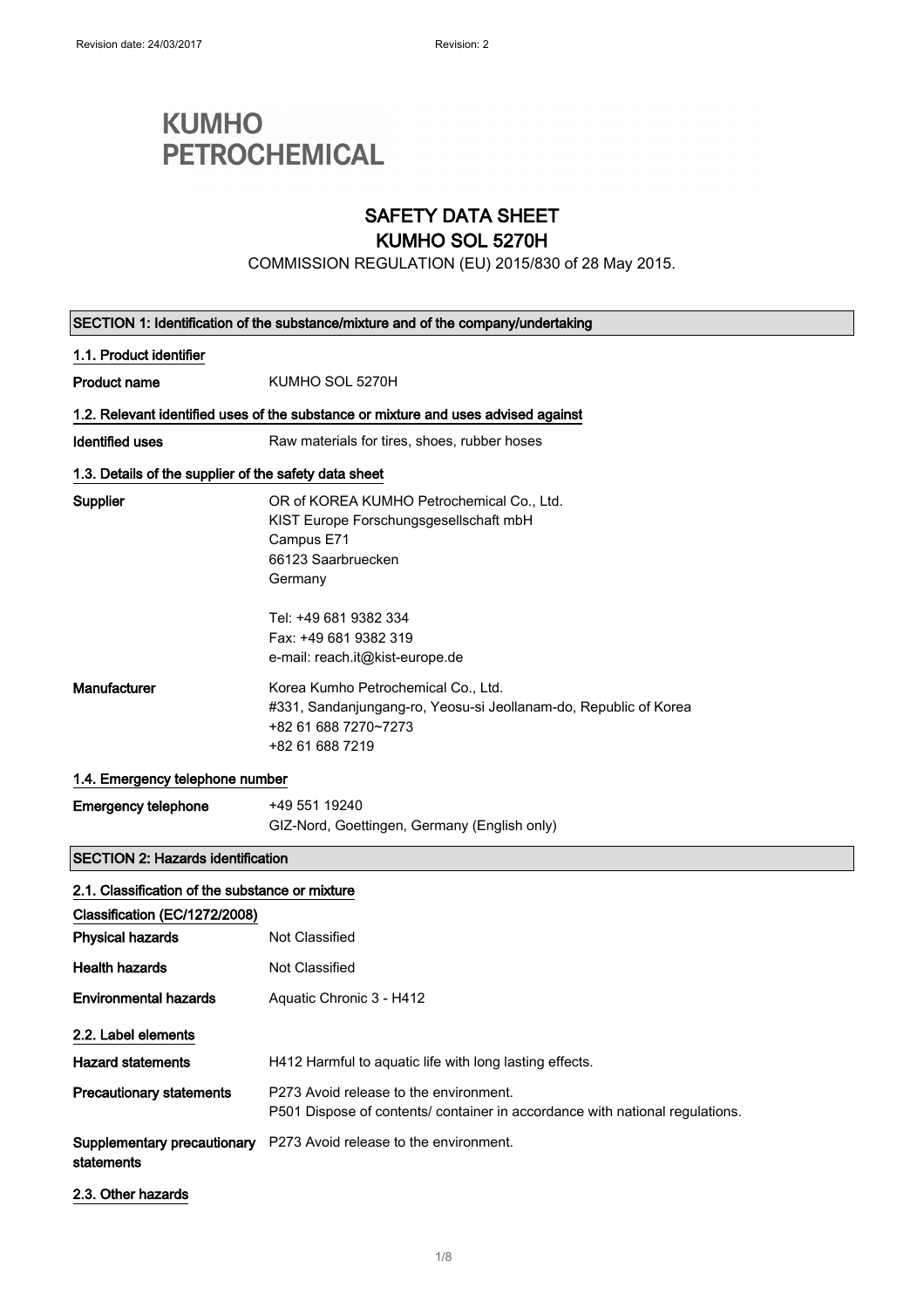| <b>SECTION 3: Composition/information on ingredients</b>         |                                                                                                                                                                                                                                                                                                                                                                                                                                  |
|------------------------------------------------------------------|----------------------------------------------------------------------------------------------------------------------------------------------------------------------------------------------------------------------------------------------------------------------------------------------------------------------------------------------------------------------------------------------------------------------------------|
| 3.2. Mixtures                                                    |                                                                                                                                                                                                                                                                                                                                                                                                                                  |
| <b>Styrene-Butadiene Copolymer</b>                               | 60-100%                                                                                                                                                                                                                                                                                                                                                                                                                          |
| CAS number: 9003-55-8                                            |                                                                                                                                                                                                                                                                                                                                                                                                                                  |
| Classification<br>Not Classified                                 |                                                                                                                                                                                                                                                                                                                                                                                                                                  |
| <b>BHT</b>                                                       | 1%                                                                                                                                                                                                                                                                                                                                                                                                                               |
| CAS number: 128-37-0                                             | EC number: 204-881-4                                                                                                                                                                                                                                                                                                                                                                                                             |
| M factor (Chronic) = $1$                                         |                                                                                                                                                                                                                                                                                                                                                                                                                                  |
| Classification<br>Aquatic Chronic 1 - H410                       |                                                                                                                                                                                                                                                                                                                                                                                                                                  |
|                                                                  | The full text for all hazard statements is displayed in Section 16.                                                                                                                                                                                                                                                                                                                                                              |
| <b>Composition comments</b>                                      | Monomer is registered instead of Styrene-Butadiene-Styrene copolymer. (Registration<br>number of monomer: 1,3-Butadiene; 01-2119471988-16-****, Styrene; 01-2119457861-32-<br>$***$                                                                                                                                                                                                                                              |
| <b>SECTION 4: First aid measures</b>                             |                                                                                                                                                                                                                                                                                                                                                                                                                                  |
| 4.1. Description of first aid measures                           |                                                                                                                                                                                                                                                                                                                                                                                                                                  |
| Inhalation                                                       | Move affected person to fresh air and keep warm and at rest in a position comfortable for<br>breathing. If breathing stops, provide artificial respiration. For breathing difficulties, oxygen<br>may be necessary. Get medical attention.                                                                                                                                                                                       |
| Ingestion                                                        | Never give anything by mouth to an unconscious person. Rinse mouth thoroughly with water.<br>Give plenty of water to drink. Give milk instead of water if readily available. Never give<br>anything by mouth to an unconscious person. If vomiting occurs, the head should be kept low<br>so that vomit does not enter the lungs. Rinse nose, mouth and throat with water. Get medical<br>attention if any discomfort continues. |
| Skin contact                                                     | Rinse immediately with plenty of water. Remove contaminated clothing and rinse skin<br>thoroughly with water. Wash contaminated clothing before reuse. Get medical attention if<br>irritation persists after washing. Contact with hot product can cause serious thermal burns.<br>Get medical attention if symptoms are severe or persist.                                                                                      |
| Eye contact                                                      | Rinse immediately with plenty of water. Continue to rinse for at least 15 minutes and get<br>medical attention.                                                                                                                                                                                                                                                                                                                  |
| 4.2. Most important symptoms and effects, both acute and delayed |                                                                                                                                                                                                                                                                                                                                                                                                                                  |
| <b>General information</b>                                       | Not available.                                                                                                                                                                                                                                                                                                                                                                                                                   |
|                                                                  | 4.3. Indication of any immediate medical attention and special treatment needed                                                                                                                                                                                                                                                                                                                                                  |
| Notes for the doctor                                             | Treat symptomatically.                                                                                                                                                                                                                                                                                                                                                                                                           |
| <b>SECTION 5: Firefighting measures</b>                          |                                                                                                                                                                                                                                                                                                                                                                                                                                  |
| 5.1. Extinguishing media                                         |                                                                                                                                                                                                                                                                                                                                                                                                                                  |
| Suitable extinguishing media                                     | Extinguish with foam, carbon dioxide, dry powder or water fog.                                                                                                                                                                                                                                                                                                                                                                   |
| Unsuitable extinguishing<br>media                                | Do not use water jet as an extinguisher, as this will spread the fire.                                                                                                                                                                                                                                                                                                                                                           |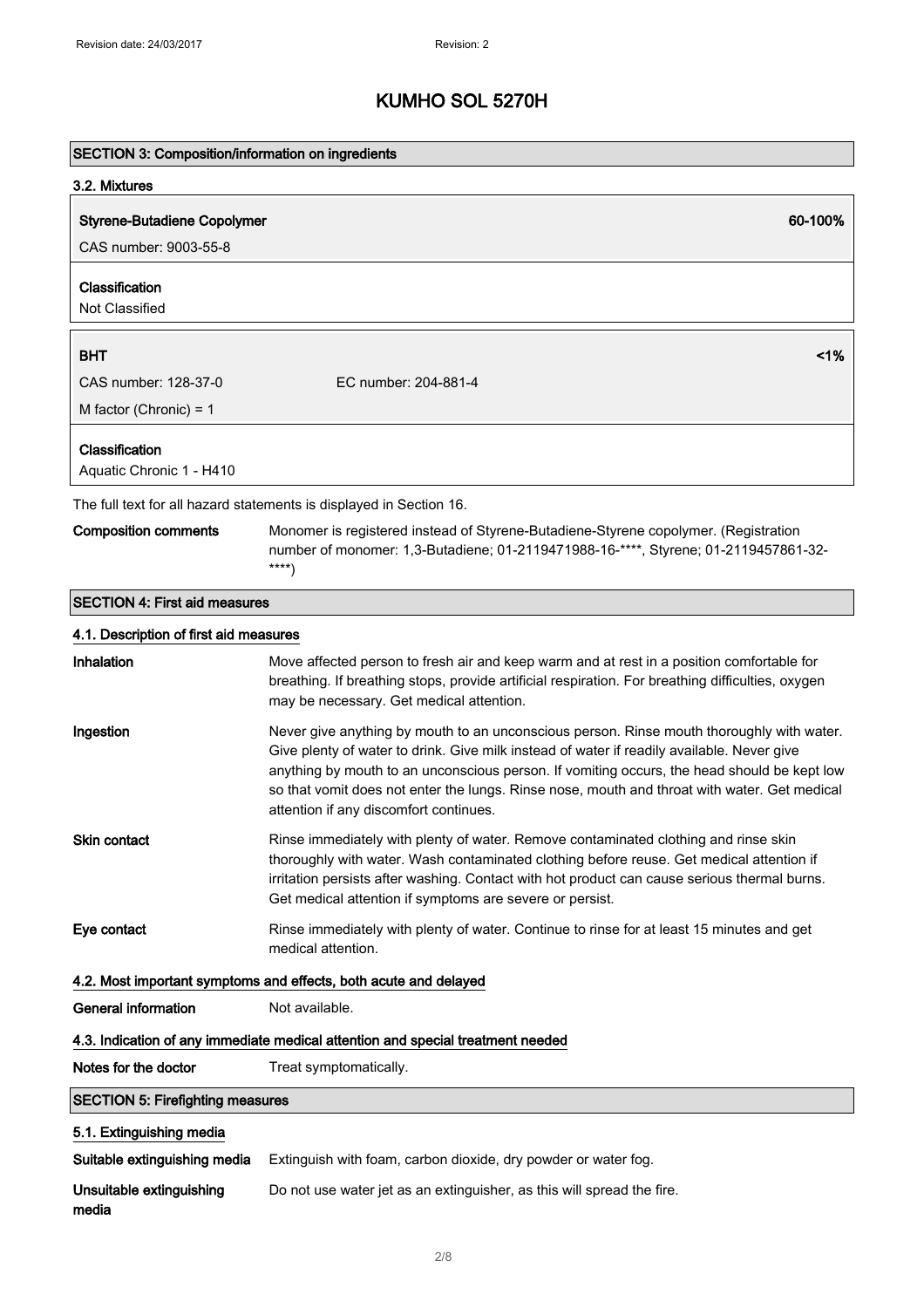| 5.2. Special hazards arising from the substance or mixture |                                                                                                                                                                                                                                                                                                                                                                                                                                                                                                                                                                                                                                                                                                    |  |
|------------------------------------------------------------|----------------------------------------------------------------------------------------------------------------------------------------------------------------------------------------------------------------------------------------------------------------------------------------------------------------------------------------------------------------------------------------------------------------------------------------------------------------------------------------------------------------------------------------------------------------------------------------------------------------------------------------------------------------------------------------------------|--|
| Specific hazards                                           | Heating may cause a fire. Dust may form explosive mixture with air.                                                                                                                                                                                                                                                                                                                                                                                                                                                                                                                                                                                                                                |  |
| <b>Hazardous combustion</b><br>products                    | Toxic gases/vapours/fumes of: Thermal decomposition or combustion may liberate carbon<br>oxides and other toxic gases or vapours. Oxides of carbon.                                                                                                                                                                                                                                                                                                                                                                                                                                                                                                                                                |  |
| 5.3. Advice for firefighters                               |                                                                                                                                                                                                                                                                                                                                                                                                                                                                                                                                                                                                                                                                                                    |  |
| Protective actions during<br>firefighting                  | Wear suitable protective equipment, including gloves, goggles/face shield, respirator, boots,<br>clothing or apron, as appropriate. If a leak or spill has not ignited, use water spray to disperse<br>vapours and protect men stopping the leak. Cool containers exposed to flames with water<br>until well after the fire is out.                                                                                                                                                                                                                                                                                                                                                                |  |
| <b>SECTION 6: Accidental release measures</b>              |                                                                                                                                                                                                                                                                                                                                                                                                                                                                                                                                                                                                                                                                                                    |  |
|                                                            | 6.1. Personal precautions, protective equipment and emergency procedures                                                                                                                                                                                                                                                                                                                                                                                                                                                                                                                                                                                                                           |  |
| <b>Personal precautions</b>                                | Wear protective clothing as described in Section 8 of this safety data sheet. Avoid inhalation<br>of dust and vapours. No smoking, sparks, flames or other sources of ignition near spillage.<br>Provide adequate ventilation. Foam.                                                                                                                                                                                                                                                                                                                                                                                                                                                               |  |
| 6.2. Environmental precautions                             |                                                                                                                                                                                                                                                                                                                                                                                                                                                                                                                                                                                                                                                                                                    |  |
| <b>Environmental precautions</b>                           | Do not discharge into drains or watercourses or onto the ground. Avoid discharge to the<br>aquatic environment. Large Spillages: Spillages or uncontrolled discharges into watercourses<br>must be reported immediately to the Environmental Agency or other appropriate regulatory<br>body.                                                                                                                                                                                                                                                                                                                                                                                                       |  |
| 6.3. Methods and material for containment and cleaning up  |                                                                                                                                                                                                                                                                                                                                                                                                                                                                                                                                                                                                                                                                                                    |  |
| Methods for cleaning up                                    | Re-packaging dismantled rubber. Collect spillage with a shovel and broom, or similar and<br>reuse, if possible. VENTILATE/EVAPORATE. Avoid generation and spreading of dust. Collect<br>and place in suitable waste disposal containers and seal securely. For waste disposal, see<br>Section 13.                                                                                                                                                                                                                                                                                                                                                                                                  |  |
| 6.4. Reference to other sections                           |                                                                                                                                                                                                                                                                                                                                                                                                                                                                                                                                                                                                                                                                                                    |  |
| Reference to other sections                                | For personal protection, see Section 8. For waste disposal, see section 13.                                                                                                                                                                                                                                                                                                                                                                                                                                                                                                                                                                                                                        |  |
| <b>SECTION 7: Handling and storage</b>                     |                                                                                                                                                                                                                                                                                                                                                                                                                                                                                                                                                                                                                                                                                                    |  |
| 7.1. Precautions for safe handling                         |                                                                                                                                                                                                                                                                                                                                                                                                                                                                                                                                                                                                                                                                                                    |  |
| Usage precautions                                          | Avoid contact with skin and eyes. Wear protective clothing as described in Section 8 of this<br>safety data sheet. Provide adequate ventilation. Avoid handling which leads to dust formation.<br>Avoid inhalation of vapours/spray and contact with skin and eyes. Use fire-extinguishing<br>media suitable for the surrounding fire. Wash contaminated clothing before reuse. Avoid heat,<br>flames and other sources of ignition. Do not eat, drink or smoke when using the product.<br>Wash hands after handling. Maintain a clean working environment. Avoid above 316 °C and<br>contact. Dust may form explosive mixture with air. Take precautionary measures against static<br>discharges. |  |
|                                                            | 7.2. Conditions for safe storage, including any incompatibilities                                                                                                                                                                                                                                                                                                                                                                                                                                                                                                                                                                                                                                  |  |
| Storage precautions                                        | Protect against direct sunlight. Avoid high temperature, moisture, UV light when stored inside.<br>Store at moderate temperatures in dry, well ventilated area. Avoid heat. Avoid contact with the<br>following materials: Strong oxidising agents. Collect and place in suitable waste disposal<br>containers and seal securely.                                                                                                                                                                                                                                                                                                                                                                  |  |
| 7.3. Specific end use(s)                                   |                                                                                                                                                                                                                                                                                                                                                                                                                                                                                                                                                                                                                                                                                                    |  |
| Specific end use(s)                                        | The identified uses for this product are detailed in Section 1.2.                                                                                                                                                                                                                                                                                                                                                                                                                                                                                                                                                                                                                                  |  |
| SECTION 8: Exposure Controls/personal protection           |                                                                                                                                                                                                                                                                                                                                                                                                                                                                                                                                                                                                                                                                                                    |  |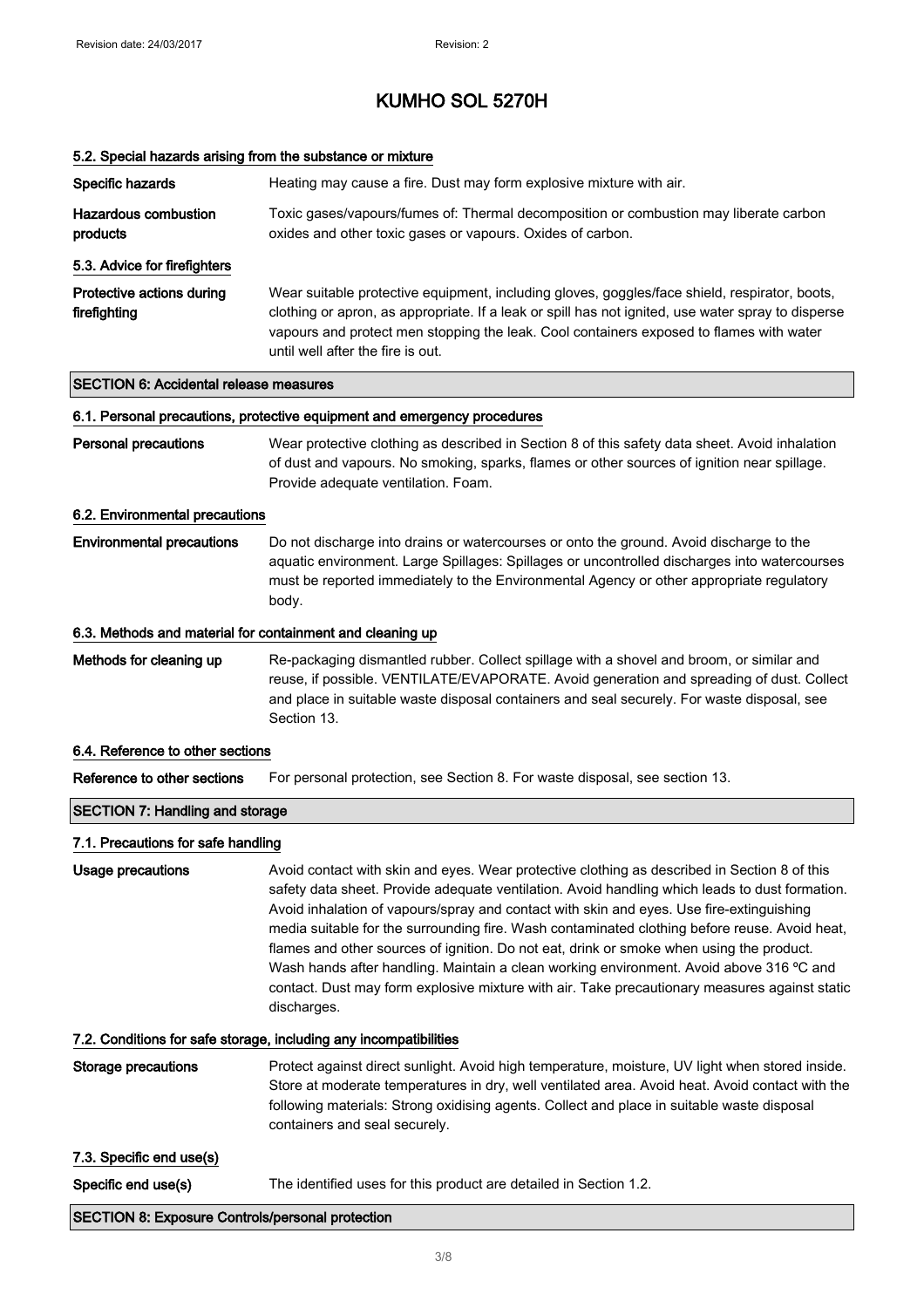#### 8.1. Control parameters

#### Occupational exposure limits

#### BHT

Long-term exposure limit (8-hour TWA): ACGIH 2 mg/m<sup>3</sup> ACGIH = American Conference of Governmental Industrial Hygienists.

| <b>Biological limit values</b> | Not available., Not available., Not available. |
|--------------------------------|------------------------------------------------|
| <b>DNEL</b>                    | $-$ : $\therefore$ Not available.              |
| <b>PNEC</b>                    | -: Not available.                              |
| 8.2. Exposure controls         |                                                |
| Protective equipment           |                                                |
|                                |                                                |

Not available.





a risk assessment indicates skin contact is possible.

Eye/face protection The following protection should be worn: Chemical splash goggles.

Hand protection Chemical-resistant, impervious gloves complying with an approved standard should be worn if

Other skin and body protection

Provide adequate ventilation. Avoid inhalation of dust. Observe any occupational exposure limits for the product or ingredients. If ventilation is inadequate, suitable respiratory protection must be worn. Use engineering controls to reduce air contamination to permissible exposure level. Wear a suitable dust mask. Wear apron or protective clothing in case of contact.

Environmental exposure controls

#### SECTION 9: Physical and Chemical Properties

#### 9.1. Information on basic physical and chemical properties

| Appearance                                      | Solid                              |
|-------------------------------------------------|------------------------------------|
| Colour                                          | Not available.                     |
| Odour                                           | Mild.                              |
| Odour threshold                                 | Not available. Not available.      |
| рH                                              | Not applicable. Not applicable.    |
| <b>Melting point</b>                            | Not applicable.                    |
| Initial boiling point and range                 | Not applicable.                    |
| Flash point                                     | Not available.                     |
| <b>Evaporation rate</b>                         | Not available.                     |
| Upper/lower flammability or<br>explosive limits | Not available.                     |
| Vapour pressure                                 | Not applicable.                    |
| Vapour density                                  | Not applicable.                    |
| <b>Relative density</b>                         | Not available.                     |
| Solubility(ies)                                 | Not available. Insoluble in water. |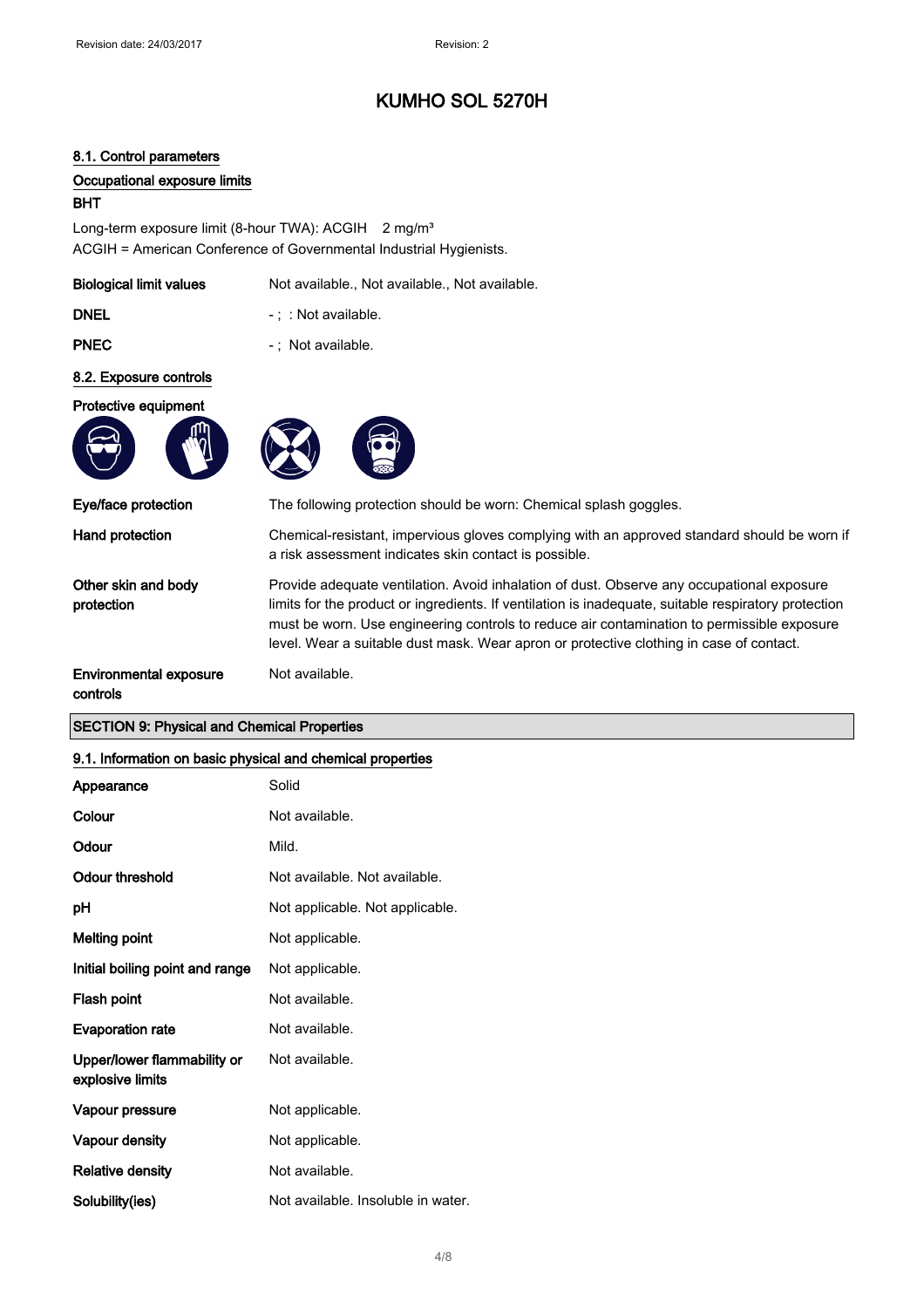| <b>Partition coefficient</b>                                        | Not applicable.                                                                                                                                                                                                                                                                                                                               |
|---------------------------------------------------------------------|-----------------------------------------------------------------------------------------------------------------------------------------------------------------------------------------------------------------------------------------------------------------------------------------------------------------------------------------------|
| Auto-ignition temperature                                           | Not available.                                                                                                                                                                                                                                                                                                                                |
| <b>Viscosity</b>                                                    | Not applicable.                                                                                                                                                                                                                                                                                                                               |
| <b>Explosive properties</b>                                         | Not available.                                                                                                                                                                                                                                                                                                                                |
| <b>Oxidising properties</b>                                         | Not available.                                                                                                                                                                                                                                                                                                                                |
| 9.2. Other information                                              |                                                                                                                                                                                                                                                                                                                                               |
| Other information                                                   | Specific gravity: 0.91 ~ 0.97 @ 20 °C                                                                                                                                                                                                                                                                                                         |
| Molecular weight                                                    | Not available.                                                                                                                                                                                                                                                                                                                                |
| <b>SECTION 10: Stability and reactivity</b>                         |                                                                                                                                                                                                                                                                                                                                               |
| 10.1. Reactivity                                                    |                                                                                                                                                                                                                                                                                                                                               |
| Reactivity                                                          | Not available.                                                                                                                                                                                                                                                                                                                                |
| 10.2. Chemical stability                                            |                                                                                                                                                                                                                                                                                                                                               |
| <b>Stability</b>                                                    | Stable at normal ambient temperatures and when used as recommended. Avoid above 316                                                                                                                                                                                                                                                           |
|                                                                     | °C.                                                                                                                                                                                                                                                                                                                                           |
| 10.3. Possibility of hazardous reactions                            |                                                                                                                                                                                                                                                                                                                                               |
| Possibility of hazardous<br>reactions                               | Not applicable.                                                                                                                                                                                                                                                                                                                               |
| 10.4. Conditions to avoid                                           |                                                                                                                                                                                                                                                                                                                                               |
| <b>Conditions to avoid</b>                                          | Avoid heat, flames and other sources of ignition. Avoid contact with incompatible materials.<br>Avoid exposure to high temperatures or direct sunlight. Avoid generation and spreading of<br>dust. Avoid the following conditions: >50 °C.                                                                                                    |
| 10.5. Incompatible materials                                        |                                                                                                                                                                                                                                                                                                                                               |
| Materials to avoid                                                  | Acids - oxidising. Flammable/combustible materials. Alkalis - inorganic. Alkalis - organic.<br>Strong oxidising agents. Halocarbon compounds. Carbon monooxide (CO). Carbon dioxide<br>(CO2). Acids -organic, halogenated. Acid anhydrides. Unsuitable container materials:<br>Common metals. Mild steel. Aluminium. Copper. Direct sunlight. |
| 10.6. Hazardous decomposition products                              |                                                                                                                                                                                                                                                                                                                                               |
| Hazardous decomposition<br>products                                 | Thermal decomposition or combustion may liberate carbon oxides and other toxic gases or<br>vapours. Oxides of carbon. Hydrocarbons. Irritating and toxic fumes, smoke, and gas.                                                                                                                                                               |
| <b>SECTION 11: Toxicological information</b>                        |                                                                                                                                                                                                                                                                                                                                               |
| 11.1. Information on toxicological effects                          |                                                                                                                                                                                                                                                                                                                                               |
| <b>Toxicological effects</b>                                        | No information available.                                                                                                                                                                                                                                                                                                                     |
| Acute toxicity - oral<br>Notes (oral LD <sub>50</sub> )             | Not available.                                                                                                                                                                                                                                                                                                                                |
| Acute toxicity - dermal<br>Notes (dermal LD <sub>50</sub> )         | Not available.                                                                                                                                                                                                                                                                                                                                |
| Acute toxicity - inhalation<br>Notes (inhalation LC <sub>50</sub> ) | Not available.                                                                                                                                                                                                                                                                                                                                |
| Skin corrosion/irritation                                           |                                                                                                                                                                                                                                                                                                                                               |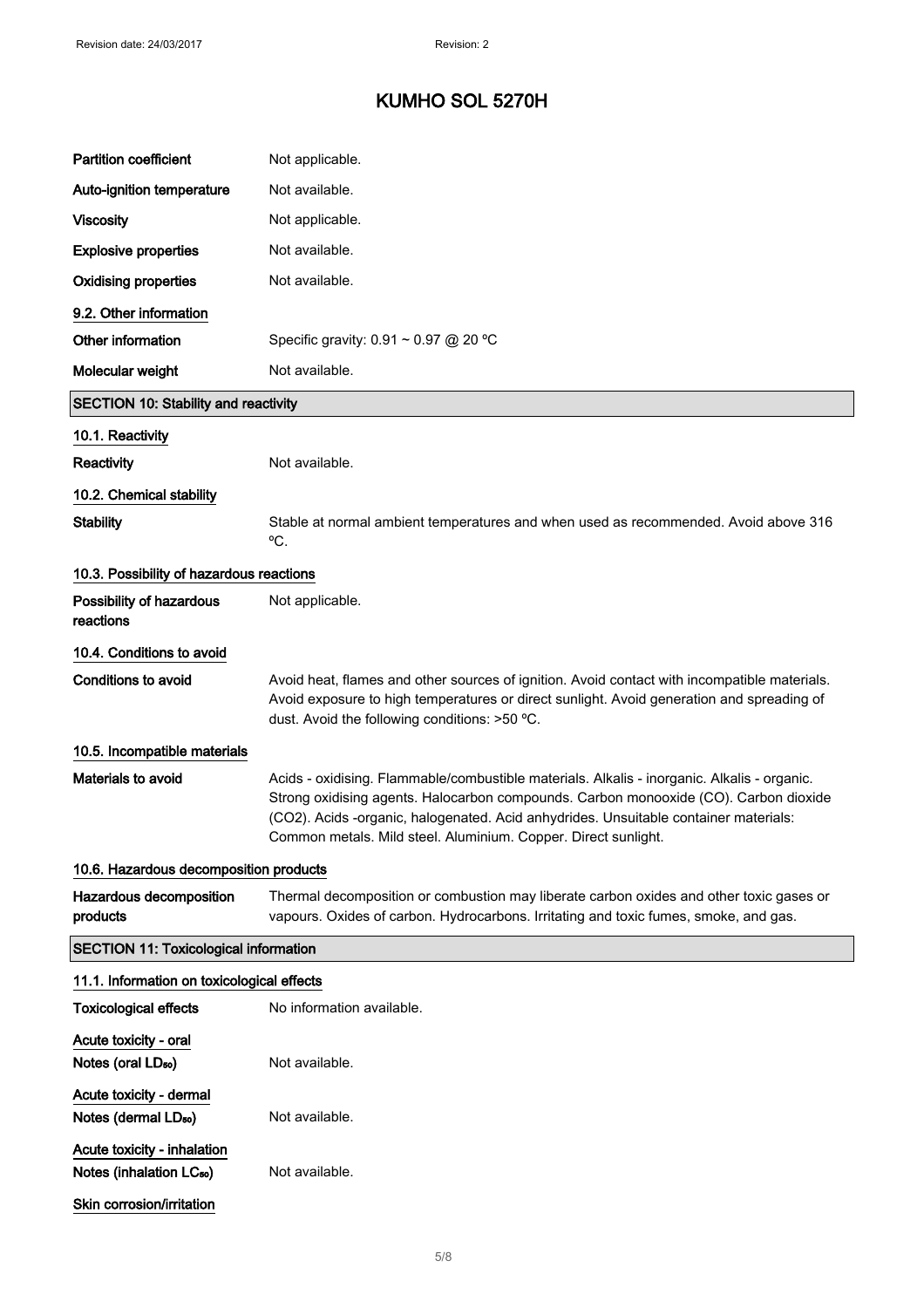| <b>Extreme pH</b>                                              | Not available.  |
|----------------------------------------------------------------|-----------------|
| Serious eye damage/irritation<br>Serious eye damage/irritation | Not available.  |
| Germ cell mutagenicity<br>Genotoxicity - in vitro              | Not available.  |
| Genotoxicity - in vivo                                         | Not available.  |
| Carcinogenicity<br>Carcinogenicity                             | Not available.  |
| Reproductive toxicity<br>Reproductive toxicity - fertility     | Not available.  |
| Reproductive toxicity -<br>development                         | Not available.  |
| Specific target organ toxicity - single exposure               |                 |
| STOT - single exposure                                         | Not available.  |
| Specific target organ toxicity - repeated exposure             |                 |
| STOT - repeated exposure                                       | Not available.  |
| Aspiration hazard<br>Aspiration hazard                         | Not available.  |
| <b>SECTION 12: Ecological Information</b>                      |                 |
| 12.1. Toxicity                                                 |                 |
|                                                                |                 |
| <b>Toxicity</b>                                                | Not available.  |
| Acute toxicity - aquatic<br>invertebrates                      | Not available.  |
| Acute toxicity - aquatic plants                                | Not available.  |
| <b>Toxicity to soil</b>                                        | Not available.  |
| 12.2. Persistence and degradability                            |                 |
| Persistence and degradability Not available. Not available.    |                 |
| Biodegradation                                                 | Not available.  |
| 12.3. Bioaccumulative potential                                |                 |
| <b>Bioaccumulative potential</b>                               | Not available.  |
| <b>Partition coefficient</b>                                   | Not applicable. |
| 12.4. Mobility in soil                                         |                 |
| <b>Mobility</b>                                                | Not available.  |
| 12.5. Results of PBT and vPvB assessment                       |                 |
| Results of PBT and vPvB<br>assessment                          | Not available.  |
| 12.6. Other adverse effects                                    |                 |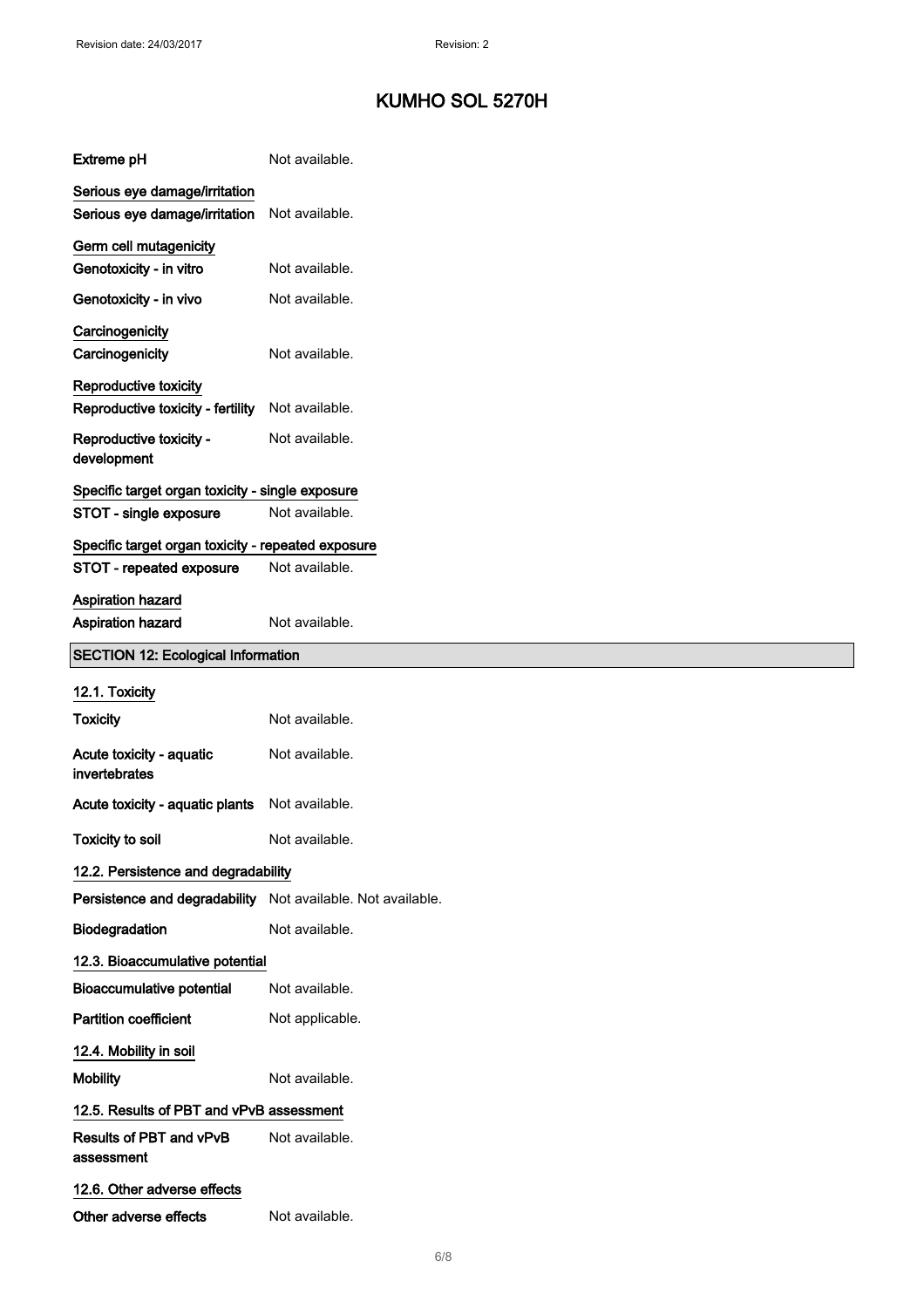#### SECTION 13: Disposal considerations

#### 13.1. Waste treatment methods

Disposal methods Residues and empty containers should be taken care of as hazardous waste according to local and national provisions. Confirm disposal procedures with environmental engineer and local regulations. Dispose of waste to licensed waste disposal site in accordance with the requirements of the local Waste Disposal Authority.

#### SECTION 14: Transport information

#### 14.1. UN number

Not applicable.

#### 14.2. UN proper shipping name

Not available.

#### 14.3. Transport hazard class(es)

Not available.

#### 14.4. Packing group

Not available.

#### 14.5. Environmental hazards

Environmentally hazardous substance/marine pollutant Not available.

#### 14.6. Special precautions for user

Not applicable.

#### 14.7. Transport in bulk according to Annex II of MARPOL and the IBC Code

#### Transport in bulk according to Not applicable. Annex II of MARPOL 73/78 and the IBC Code

#### SECTION 15: Regulatory information

#### 15.1. Safety, health and environmental regulations/legislation specific for the substance or mixture

| <b>Authorisations (Title VII</b><br><b>Regulation 1907/2006)</b> | No specific authorisations are known for this product.      |
|------------------------------------------------------------------|-------------------------------------------------------------|
| <b>Restrictions (Title VIII</b><br><b>Regulation 1907/2006)</b>  | No specific restrictions on use are known for this product. |

#### 15.2. Chemical safety assessment

No chemical safety assessment has been carried out.

#### SECTION 16: Other information

| <b>Issued by</b>          | <b>KIST Europe</b>                                                                                                    |
|---------------------------|-----------------------------------------------------------------------------------------------------------------------|
| <b>Revision date</b>      | 24/03/2017                                                                                                            |
| <b>Revision</b>           | 2                                                                                                                     |
| Hazard statements in full | H410 Very toxic to aquatic life with long lasting effects.<br>H412 Harmful to aquatic life with long lasting effects. |